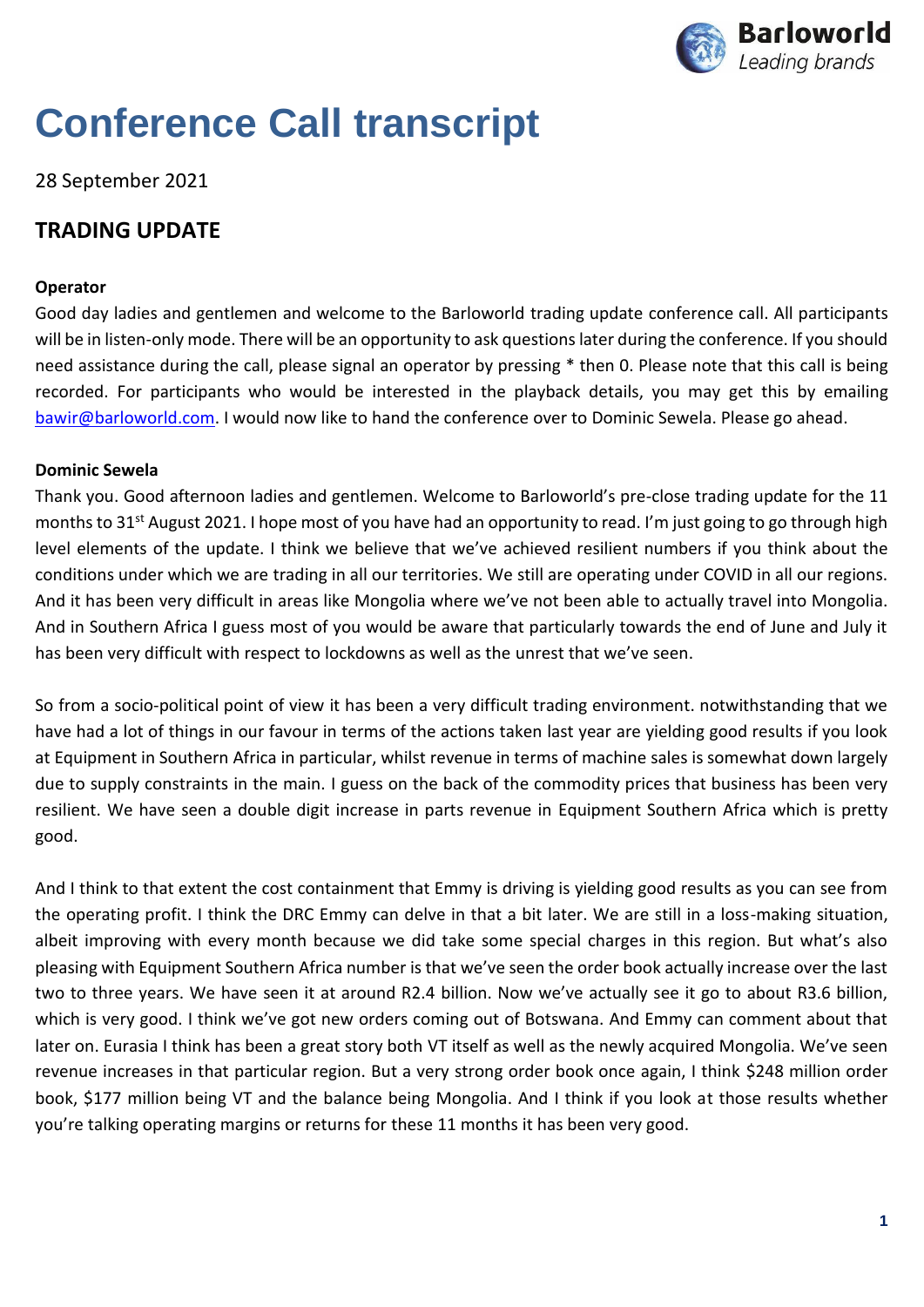

I think when you move to Ingrain I think the biggest challenge there has been the alcohol over the month of July. But I must say we're still trading better than expected in this business if we look at what our forecast was. But the month of July was very difficult, but notwithstanding we continue to see a recovery. And I think we saw a better August, and we're hoping that we will be able to have even a better September in Ingrain.

And the automotive sector, being mainly car rental and Avis fleet, there once again in a very challenging environment of COVID one business that was badly impacted by COVID was car rental. But I think if you look at the fact that we've basically had six months of last year of trading under COVID because the first half was really pre-COVID in this business, so if you look at these results for these 11 months the business has done very well because it's still trading under COVID. So you will see that probably once you have a year on year comparable. But notwithstanding that we're seeing fleet utilisation up to 77% compared to last year.

And I think in terms of operating profit because we've taken such a huge impairment last year and the business has recovered in terms of being repositioned out of the airports. That business is holding well. The fleet notwithstanding the fact that we've lost some of the fleet where certain fleets have not be renewed, particularly in some municipalities, the business revenue has declined slightly in that business. But overall the operating profit of that business remains well ahead of last year. And this is really attributable to the cost savings and restructuring that we took last year. And I think SMD is performing well. It's a small business that we chose to retain after we sold motor retail. I'm happy with where SMD is currently.

On the logistics front I think we had a bit of a setback because I think we would have liked to sell this business as a whole. We've had offers where people wanted to buy the whole business and some wanted to buy parts of the business. And I think what happened in July is we had one buyer who was far advanced who pulled out. And basically now we are selling this business in parts. I think there are various potential buyers. And what it's going to do is basically shift the date that we have said we would like to have been out of this business probably by a month or two, but certainly hard at work in trying to sell the logistics business.

I think overall when you look at the trading businesses they have done very well in generating cash. And this has translated in what you see in the balance sheet where our net debt level on a comparative basis, whilst it is high compared to September of R2.6 billion you have to take into account that we've paid R5.3 billion for Ingrain. And with the exceptional cash generation you can actually see that we are up R1.1 billion net debt. And I think we will see where we end in September. The gearing in terms of the covenants we are well below the target set in terms of our covenants. And our view in terms of progress on the strategy is that we're focussing and prioritising really on the disposal side and really on capital allocation more than anything else. I will pause here and see if there are other questions that people could be having specifically that we can answer. I do have with me on the line the FD, Nopasika. I do have some of the operational CEOs on the line. Let me pause because I can't see if there are any questions.

## **Operator**

Thank you. Ladies and gentlemen, if anyone would like to ask a question you are welcome to press \* and then 1 on your touchtone phone or on the keypad on your screen. If you however wish to withdraw the question, you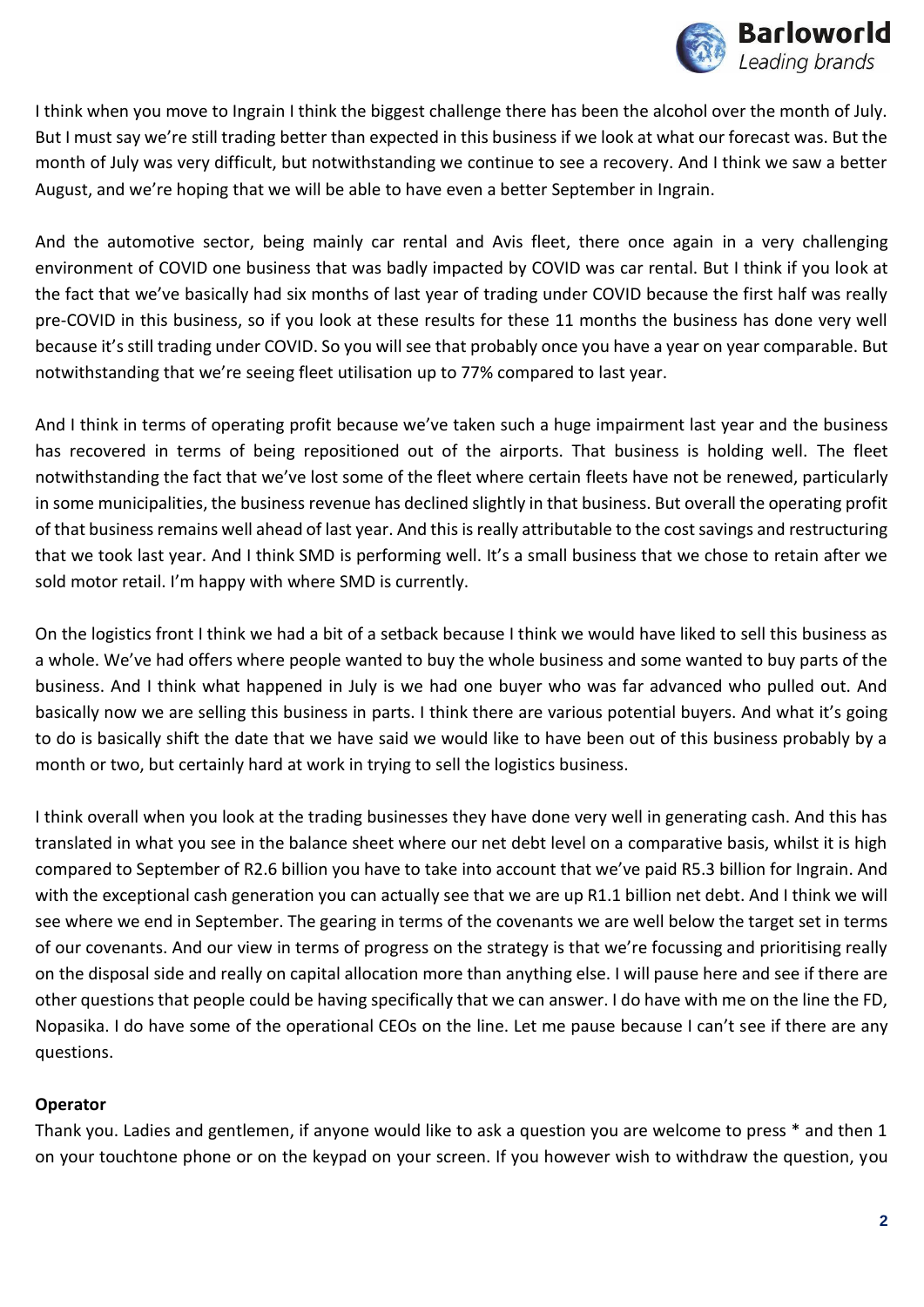

may press \* and then 2. Once again, if anyone would like to ask a question, you are welcome to press \* and then 1. Our first question is from Paul Steegers of Bank of America.

## **Paul Steegers**

Hello everyone. I hope you can hear me, and thanks for the opportunity to ask questions. I had a question on your automotive car rental business. When you say profits improved by 290% can you elaborate on the base of that number because I believe that business was loss-making last year? And as you say, Dominic, there was also an impairment. So I'm just wondering what the actual swing in profitability is for that business in Rands millions from a loss to there roughly, that would be helpful. Thank you.

## **Dominic Sewela**

Okay. Let me check if Ramasela is on the line. I can't see.

## **Ramasela Ganda**

I am, Dominic.

## **Dominic Sewela**

Okay. Go ahead.

## **Ramasela Ganda**

Thank you very much. Good afternoon all. Yes, it is a swing of just under R200 million loss in the 11 months of 2020 financial year to a profit of just over R300 million. You know if you think about the first six months or the second six months we still had a lot of cost in the business, especially costs like employee cost that we couldn't take out until we complete our Section 189. This is the first year where we are really seeing the benefit of our cost restructuring from facilities all the rental expenditures that are out. But on the top line it also relates to since we resized the fleet and we really did an adjustment on the rate. Those really came out [unclear] for us.

And we still have a robust used car market mainly because of the semiconductor issues that are affecting new car sales. So you've got a number of factors that were either based on our plans and our restructuring that we've done last year as well as the change in the structures that we did. The rate per day has increased. We've seen the replacement market, which is the insurance market, currently we're trading at 86% of the 2019 level. And we've managed to gain new accounts during this COVID period on the replacement market. So there are a number of the top line impacts as well as costs that really helped convert the numbers. I'm talking about close to R500 million turnaround between last year 11 months and this year. Thank you Dominic.

## **Paul Steegers**

Thank you. That's very helpful. May I have the opportunity for one more question, if I can be as bold? Maybe just in ingrain, you helpfully gave some margin guidance there. Can you maybe give a little bit more quantitative colour on revenue and volume momentum year to date for that business? Thank you.

## **Dominic Sewela**

Garth, are you on the line?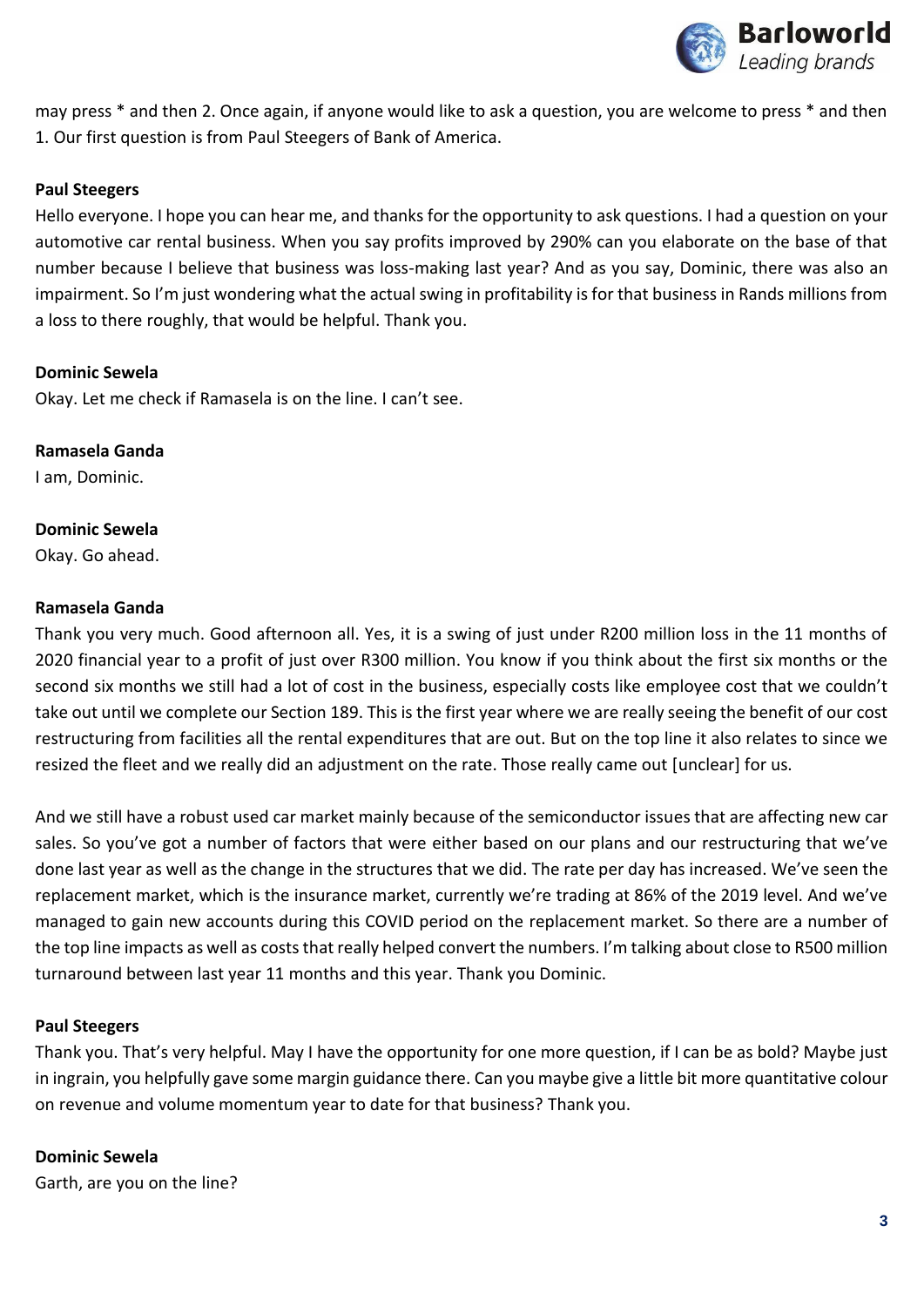

## **Garth Macpherson**

Yes I'm here. Thanks Dominic. Everyone can hear me. I think just in terms of revenue growth we've had quite extensive revenue growth during the current year in the order of probably 20% from a revenue perspective. And from a volume perspective we've seen around about 10% in terms of the volume growth up to the end of August from that perspective. And that's driven largely be recoveries in the alcoholic beverage sector and reasonably strong ongoing performance in coffee creamers and paper converting and a little bit of negative play in the paper making sector, confectionary and the canning sector to some extent. From an overall margin perspective obviously that flows through to the margins.

We've seen an improvement in overall margins. As we signalled in our guidance, not quite at the same levels as the first half, and a number of reasons for that. The second half is slightly lower from a volume perspective. We've obviously seen a bigger impact of lockdowns in the second half and also the civil unrest in July. And then from a winter tariffs point of view it's slightly higher during the second half of the year. So I think that's really where we're sitting at the moment. And probably the last point I'd guide at this stage as well is that it's really important as we present our results from an Ingrain perspective to focus on the EBITDA numbers when looking at the comparatives against the prior year because of the big impact of what the purchase price allocation will be against the comparatives.

#### **Paul Steegers**

Thank you.

## **Operator**

Thank you. Our next question is from Marc Ter Mors of SBG Securities.

## **Marc Ter Mors**

Good afternoon everyone, and thanks, Dominic and team, for the presentation. Just a question on Southern African equipment. It looks like the second half profitability has been really exceptional despite the fact that the top line was still quite constrained. Can you perhaps talk about the mix of business that impacted the margin? And some of the supply chain constraints and port hindrances. Are they clearing up going into the next financial year?

**Dominic Sewela** Let me see if Emmy is on the line.

**Emmy Leeka** Yes I am on the line.

**Dominic Sewela** Okay. Go ahead.

## **Emmy Leeka**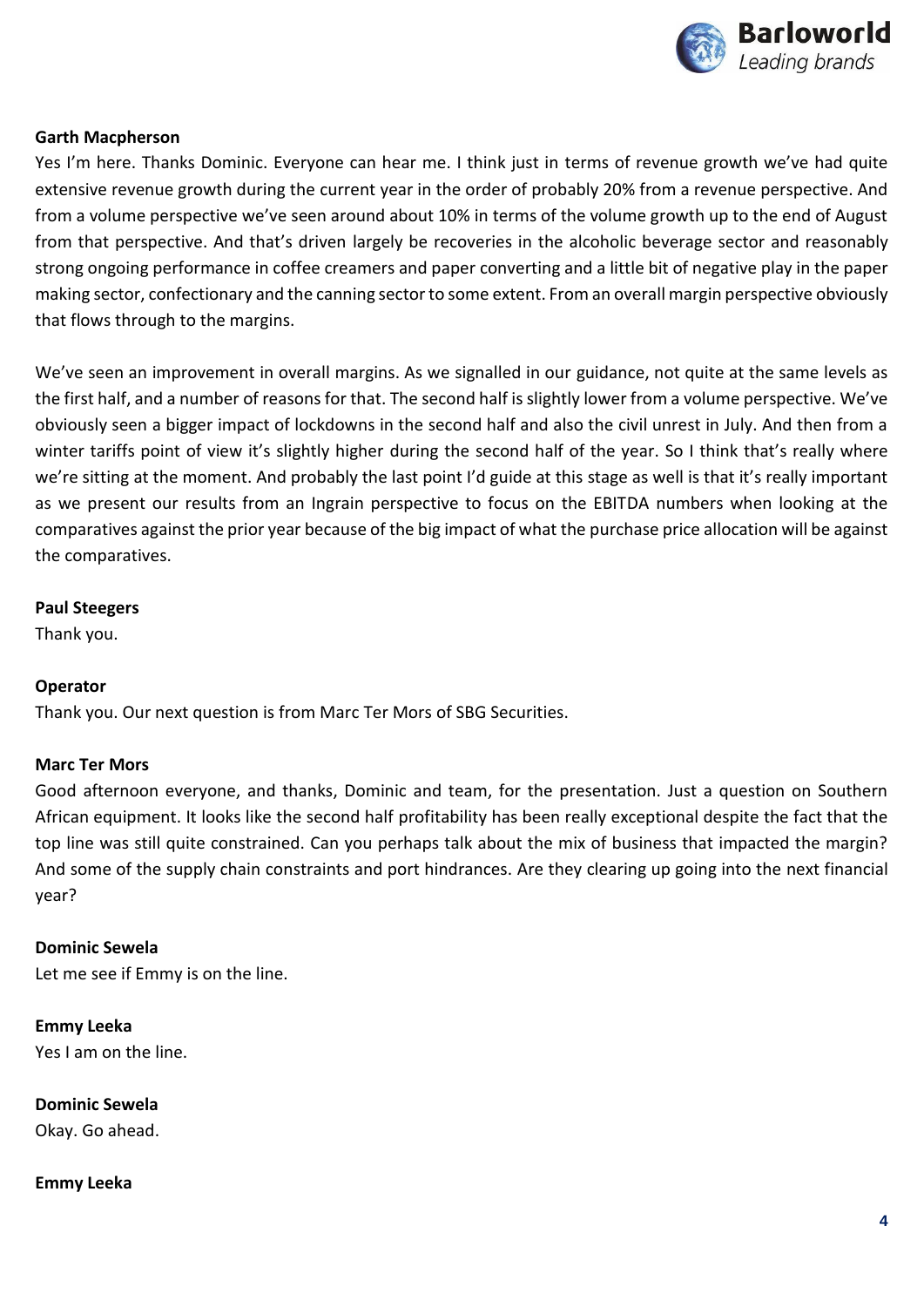

Just to give you a view in terms of the top line, as we've indicated about a 2% growth. The second half has been quite strong, particularly both from the machine sales but also, as we've indicated, in terms of the focus on the aftermarket particularly on the parts side, a double digit growth. And we've seen it actually coming through in the second half. And given the fact that we indicated a strong mix in terms of the aftermarket which actually helped us as well with regards to the operating profit margin. And the guidance still based on what we've achieved in terms of the mix for the interim period, we foresee a similar type of mix.

And talking of the logistics constraint, not necessarily from a South Africa point of view, we've indicated that overall we have seen some challenges in terms of the overall global supply chain. But we are starting to see the clearing at the ports and also good deliveries in terms of most of the machines as well as the parts that plan for the period going forward. We are not where we're supposed to be with all the bunching that we have seen at the ports, but tin terms of what we are seeing in terms of the estimated delivery times there has been some level of improvement. I hope I've answered your question. Thank you.

## **Marc Ter Mors**

Thank you.

## **Operator**

Our next question is from Cobus Cilliers of All Weather Capital.

## **Cobus Cilliers**

Hi. Thank you for taking the question. I just want to find out, in the trading statement you specifically mention congestion at the ports and the difficulty in getting the goods cleared. I just want to find out [break in audio] currently and are you finding it difficult to get stock in for the equipment sales? Thanks.

## **Dominic Sewela**

Emmy, you can still take them.

## **Emmy Leeka**

As we've indicated with the riots that we've had earlier on, but also that had an impact. But as I've indicated now, we are starting to see significant improvement in terms of clearing at the port. I've also indicated that we have been dealing with a lot of demurrage and delays in terms of some of the machines. But most of them have been cleared. Most of the machines have been delivered. So I'm quite comfortable in terms of where we are in terms of the clearing at the ports.

## **Cobus Cilliers**

Thank you.

## **Operator**

Our next question is from Rowan Goeller of Chronux Research

## **Rowan Goeller**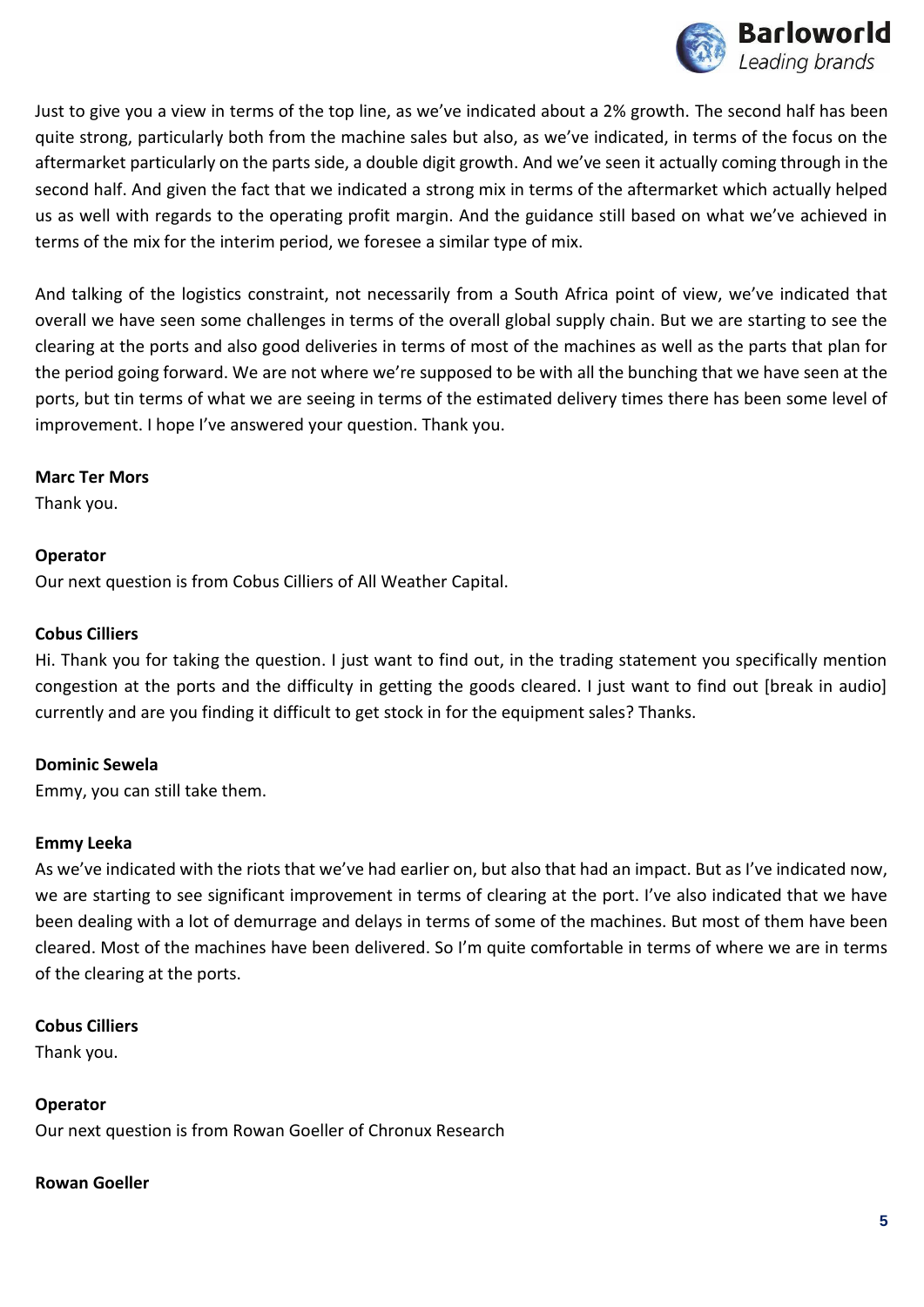

Thank you very much for your time, Dominic and team. I've got two questions. The first one is return on equity. Dominic, you have been working quite hard on this. I think now that the way you measure it and the good work that's been done on working capital in particular, return on equity should start to improve possibly by the end of this year, but as we flow into 2022 we should see a nice improvement. Could you comment on the progress on there please? I've got a second question but I'll ask it afterwards.

### **Dominic Sewela**

Hi Rowan. I think there is progress. One of the major constraining issues on return on equity is basically that we do sit with a lot of cash in our operations currently and less debt. One of the key issues for us is to see how we can ensure that we continue to distribute the capital back to the shareholders. As I did indicate at the first half, that is going to be the focus. And as we basically sell some of the businesses like the automotive legs of it – we did mention that the core businesses are going to be very cash generative – I think then we will begin to see ROE improve. My sense obviously – you're going to have to hold me to this – is that by 2023 we should be way above the hurdles that we are setting ourselves of about 15%. But it will take several actions because we would have disposed of some of the operations. We have to address things like the pension fund in the UK, and there are various options that we are looking at there, and whether one does special dividends or buybacks. It will be something of that nature that we will have to look at to address in the element on the equity side.

#### **Rowan Goeller**

Okay. Thank you. And my next question is on the disposals process. It has been a little bit stop start. I would like to know if you have any specific criteria for potential purchasers of your businesses. Is it the highest bidder wins, or are you applying for example black empowerment credentials or requirements on companies looking to purchase some of your businesses? Which leads into if you can't sell logistics as a whole but you're selling it piecemeal that may be one explanation why you're struggling to sell your businesses in a large bit as opposed having to break it up and sell in pieces.

#### **Dominic Sewela**

You have to understand buying and selling businesses you go through the same process in a way where once you start the process you open up to potential buyers. People want to open up the hood. And some of them may not necessarily be genuine. So you've got to go through various gates in determining whether people are serious. They make you a non-binding offer. It goes to the next stage where they make a binding offer. Like I said, we had one offer, but what happened to them in terms of their business in July with the unrest they pulled out of the transaction. So these other buyers that are looking at piecemeal we are just progressing things with them. And we're not using BEE criteria at all. Here we're purely looking at somebody who would offer us something that makes sense to us commercially. And basically the person who is able to actually execute in terms of being able to raise capital, we don't think there are going to be statutory hurdles, that person is the person who is going to emerge as a winner in this process.

## **Rowan Goeller**

Thank you.

#### **Operator**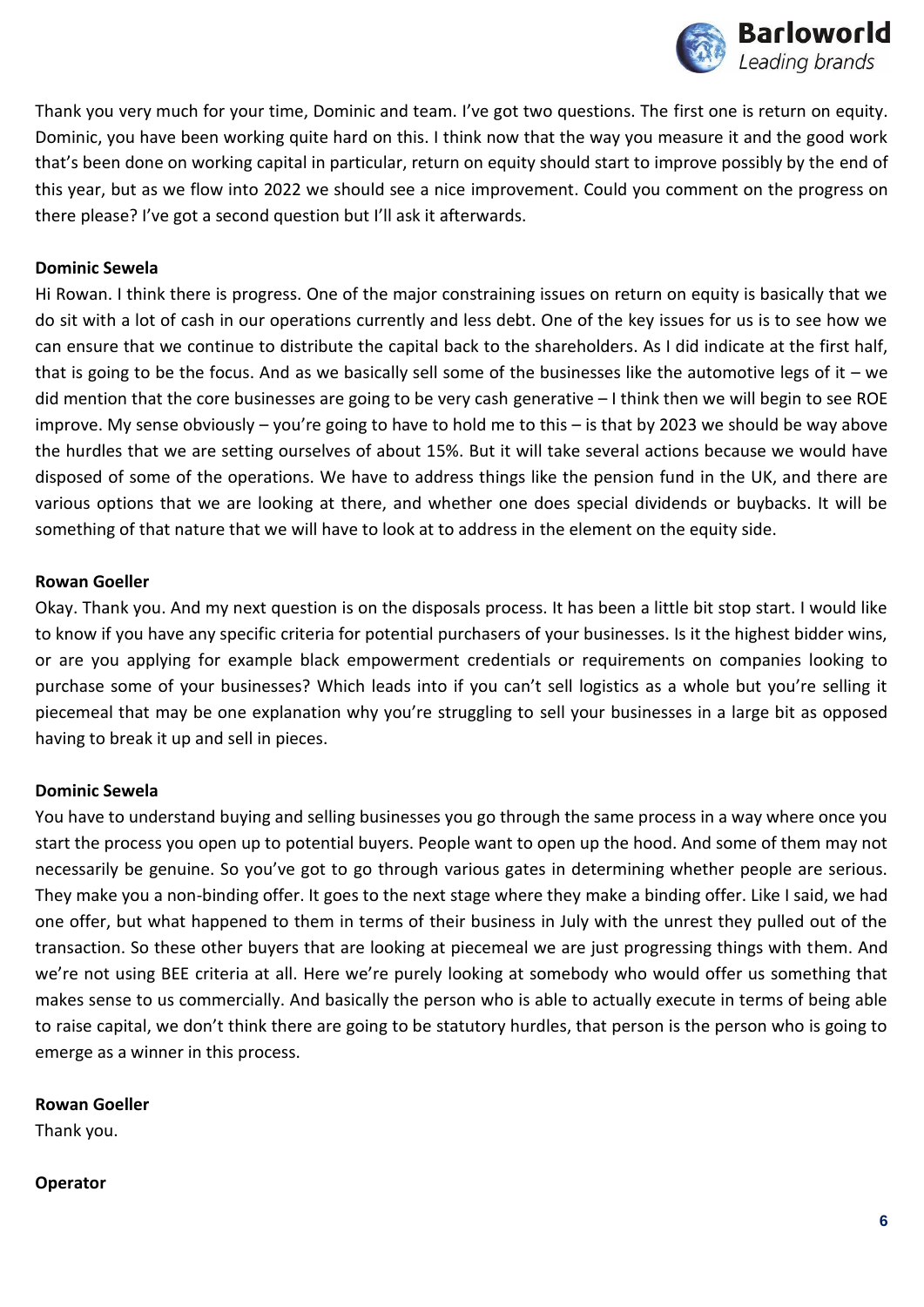

Our next question is from Ross Krige of JP Morgan.

#### **Ross Krige**

Good afternoon. Thanks for the call guys. I just wanted to check if you have any comments on the contribution from NMI-DSM in the second half, whether that's profit or trading momentum. And then just on automotive can you just clarify? Did you say around R300 million operating profit in that segment for the 11 months? That's quite a big sequential improvement in H2.

#### **Dominic Sewela**

Ramasela, do you just want to clarify that point? I presume you're talking at an operating level in terms of your swing. Do you just want to clarify? Maybe just give people a base. Just remind people where we were probably not even 11 months in September so that they can work out that, Ramasela. Then I'll come back to the other question.

#### **Ramasela Ganda**

Thank you very much. So the operating profit line, so the trading line, that's what we're referring to when we spoke about the swing of 289%. That's really coming from activities that we had. As I've indicated, that was sitting at R166 million loss 11 months to August 2020. Then that has now swung by almost R500 million, to be exact about R481 million. That's where we are now currently sitting. And really the driver into that is not just one line. The biggest driver is our cost saving through the restructuring process. So that restructuring process both on facility and network people as you know to comply with the legislation we needed to do a longer consultation process to make sure that we comply. So you really took out most of the cost towards the end of this financial year and we started the new financial year on a proper base for the company from the fleet as well as network and people. And that really worked in our favour with regard to the cost containment. Even when we started seeing some pick up, we didn't increase the cost. Our network structure is still the same from a facility point of view, similar to employee level.

But then from a top line point of view there are a number of things that we did. during our interim we did indicate that we really went aggressive on our subscription product, which in the second half of this financial year, meaning the five months from April till now, we really stabilised from a pricing point of view, from benefit point of view. So our subscription product then had a good take-up. I think when we talked in the first six months people were still not understanding the subscription product. We saw a lot of stabilisation. We did a number of strategic partnerships in that product. Similar with the insurance. Our top line improved because of our partnership with the insurance product. And we're seeing more and more cars on the road that really see a pick up in the insurance industry, and by virtue of it then it means more accidents, it means more courtesy cars from a replacement standpoint. So we saw a real improvement in that.

But we can't discount the fact that used cars have been very robust as well. We remain very strong on margins, still double digit at over 20% compared to previous years where it was still strong but not as strong as this. The cut of production from the OEMs really contributes as well. It is hurting us on the number of vehicles that we're getting, but it still keeps the used car market to be robust. So that's where we still continue to see the biggest improvement in our business. As much as we had two lockdowns that really hurt us in this financial year, the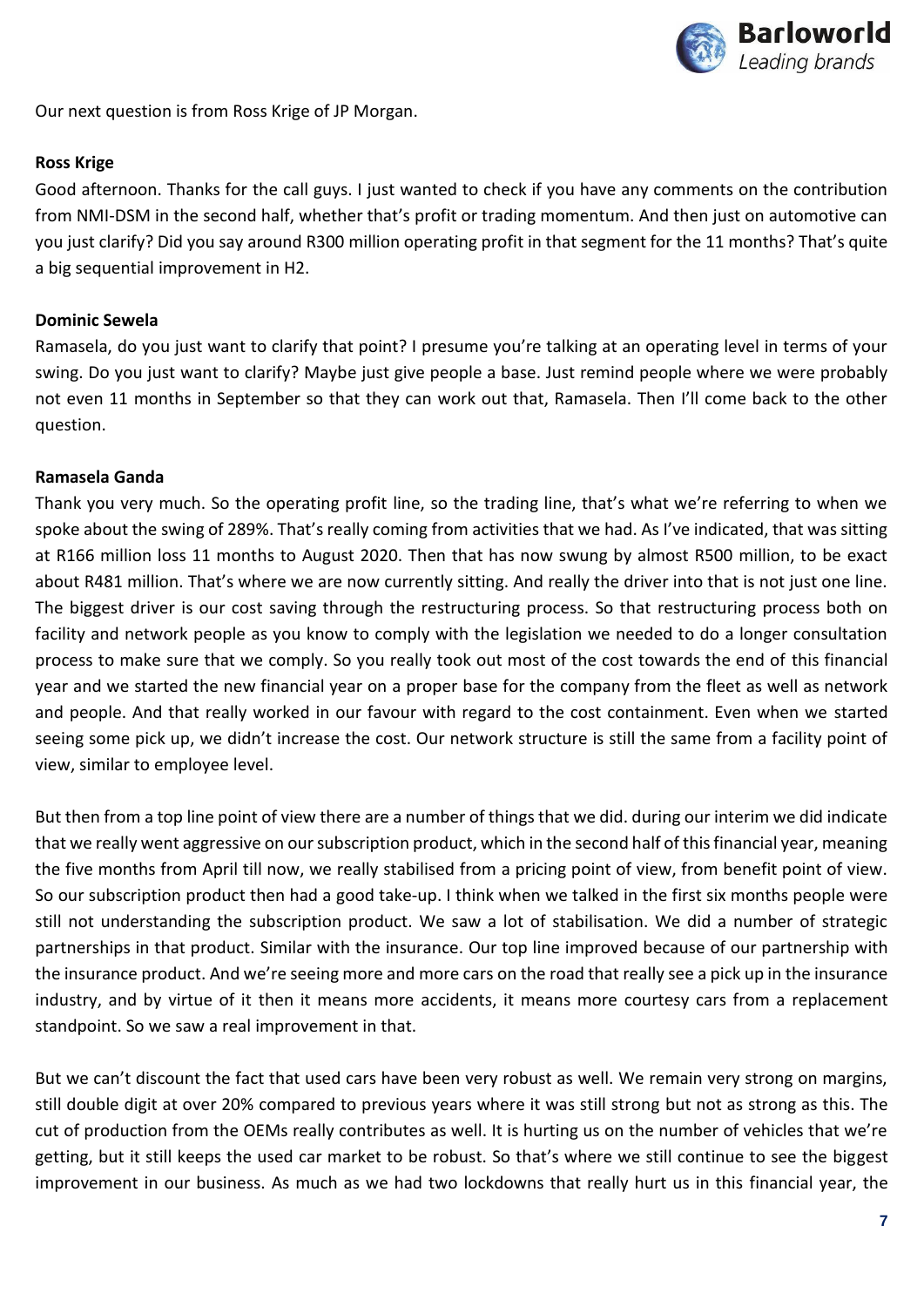

December which dragged till February as well as the June/July and the riot that Dominic spoke about. We didn't operate at least for a week in that period in KZN and part of Gauteng.

Those lockdowns did impact us, but I think where we've been sitting with just reduced costs we were able to really protect ourselves from a lot of challenges that may come with lockdowns. I think after the third lockdown we know how to then operate with this lockdown and the third wave that we continuously prepare ourselves and do forecasts of when the next wave is and how we're going to react to make sure that we do not suffer as we did with the first and the second. So it's a continuous improvement of selling when you need to sell. So it' all about acting right at the right time. You dispose when you need to dispose. You acquire when you need to acquire. And you put the price right. I think if you look at the industry as a whole the rate per day that is on the market now has not been seen ever. I can't even compare to 2016. It has just not been seen. And we believe that is a sustainable rate of the industry going forward. Thanks Dominic.

## **Dominic Sewela**

Thanks Ramasela. I think in terms of the NMI, NMI has done very well for the 11 months. But just to break it out, we would have sold motor retail into NMI. So those numbers reflect three months including motor retail. And the other thing that I'd like to highlight is the fact that in buying the business NMI had to go and raise debt to finance this business. So the interest charges to NMI have risen. But notwithstanding that, the numbers were still very positive compared to March. So it's a good set of results. And I think if I look at the impact of the strike, out of all Barloworld businesses NMI-DSM, the joint venture, was heavily impacted particularly in Pietermaritzburg both on the truck side as well as motor dealerships where there have been some damages to the property. That is one business that has been impacted by that, but notwithstanding still the guys have been able to deliver a decent result.

#### **Ross Krige**

Thanks Dominic. Thanks Ramasela.

#### **Operator**

Thank you. Our next question is from Nhlakanipho Mncwabe of 361 Asset Management.

## **Nhlakanipho Mncwabe**

Hello. I hope you can hear me. Thanks for the call. I just have a quick question on supply chain. Emmy has spoken much about it but if you could just give a general comment and also include the Eurasia business. Just given the shortages of containers and the backlog etc. how are you guys experiencing the access to parts and equipment in all your equipment businesses?

#### **Dominic Sewela**

I guess I'm going to get Quinton to comment on Mongolia. Emmy has already covered. One of the issues is having a CAT warehouse here has helped quite a bit because most of the supply into Africa goes into a CAT environment and then they supply to us. Where Emmy was talking about was mainly on whole goods, things like for instance [unclear] which is a product manufactured out of India and other products that are manufactured from other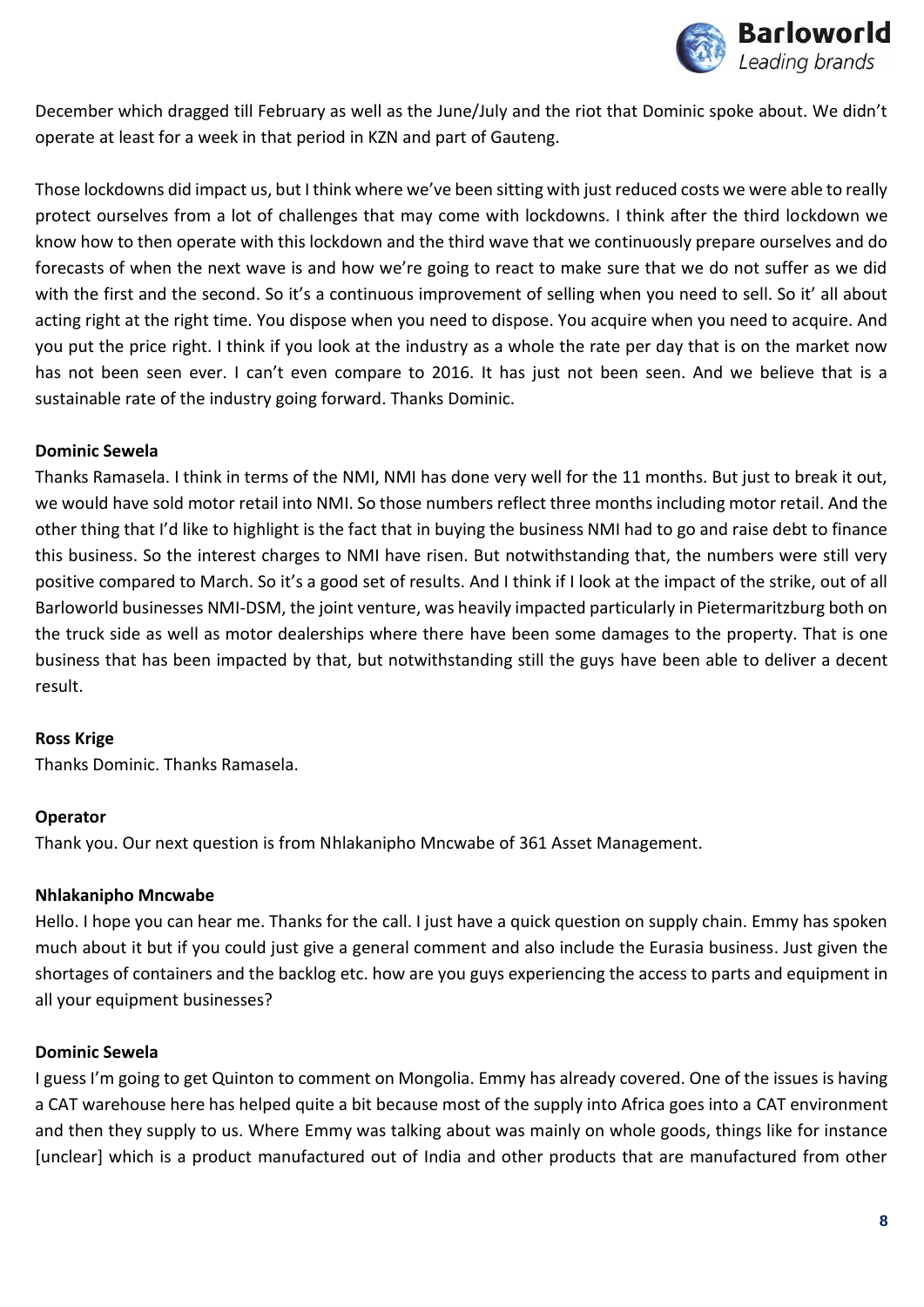

areas. Whole goods we've seen an impact in southern Africa. But let's hear from Quinton to hear from his side whether he has been experiencing similar things from Mongolia and VT. Quinton.

## **Quinton McGeer**

Thank you, Dom, and good afternoon everyone. I think from a Russian perspective we haven't experienced a negative impact largely due to the reason Dom has just mentioned from a parts perspective as the warehouse is within the Russian boundaries. So not a big impact from that perspective. From a product perspective we haven't experienced any problems in terms of importing, but what we have experienced is just a supply chain with lead times getting a little bit longer as demand has ramped up throughout the CAT dealer network. I think the situation is slightly different from a Mongolian perspective where it's a landlocked country and some of the containers got stuck on the Chinese border. And that has impacted deliveries in this financial year. And we will see it in the results as well. But with saying that, it is still exceeding our expectations, the Mongolian results. But they did face a lot of challenges from COVID and also the supply chain specifically on the Chinese border. I hope that answers the question.

## **Nhlakanipho Mncwabe**

Yes. Thank you very much.

## **Operator**

Our next question is from James Twyman of Prescient Securities.

## **James Twyman**

Hi .Thank you very much. I've got two questions. The first one is on the logistics business. There seems to be invested capital of R1.9 billion there. What sort of proportion of that do you think is feasible to get back out of that business just in terms of how much of that is a real asset that can be liberated given that the business itself is loss-making? And then secondly on the other loss-maker, Bartrac, could you just talk about excluding all these one-offs are we back to breakeven on a monthly basis now or how close are we to that would you say? Also relating to that, are you seeing improving orders on that side of the business? Thank you.

## **Dominic Sewela**

Okay. Thanks James. James, you would appreciate I'm in the middle of the sales process. I'm not going to comment on numbers of the logistics. Safe to say we are selling the entire business, but in piecemeal. I'm going to ask Emmy to just respond to Bartrac.

## **Emmy Leeka**

Thanks Dom. With regards to the Bartrac, as we've indicated we had quite a number of once-offs. And particularly also looking at some of the provisions that we've included. But what is positive though is to look at what is happening on the ground particularly with regards to our turnaround strategy. We have seen Bartrac as of July/August being profitable. However, the losses have been so significant towards the end of this year, but we are looking forward to 2022 whereby Bartrac will start being profitable.

#### **James Twyman**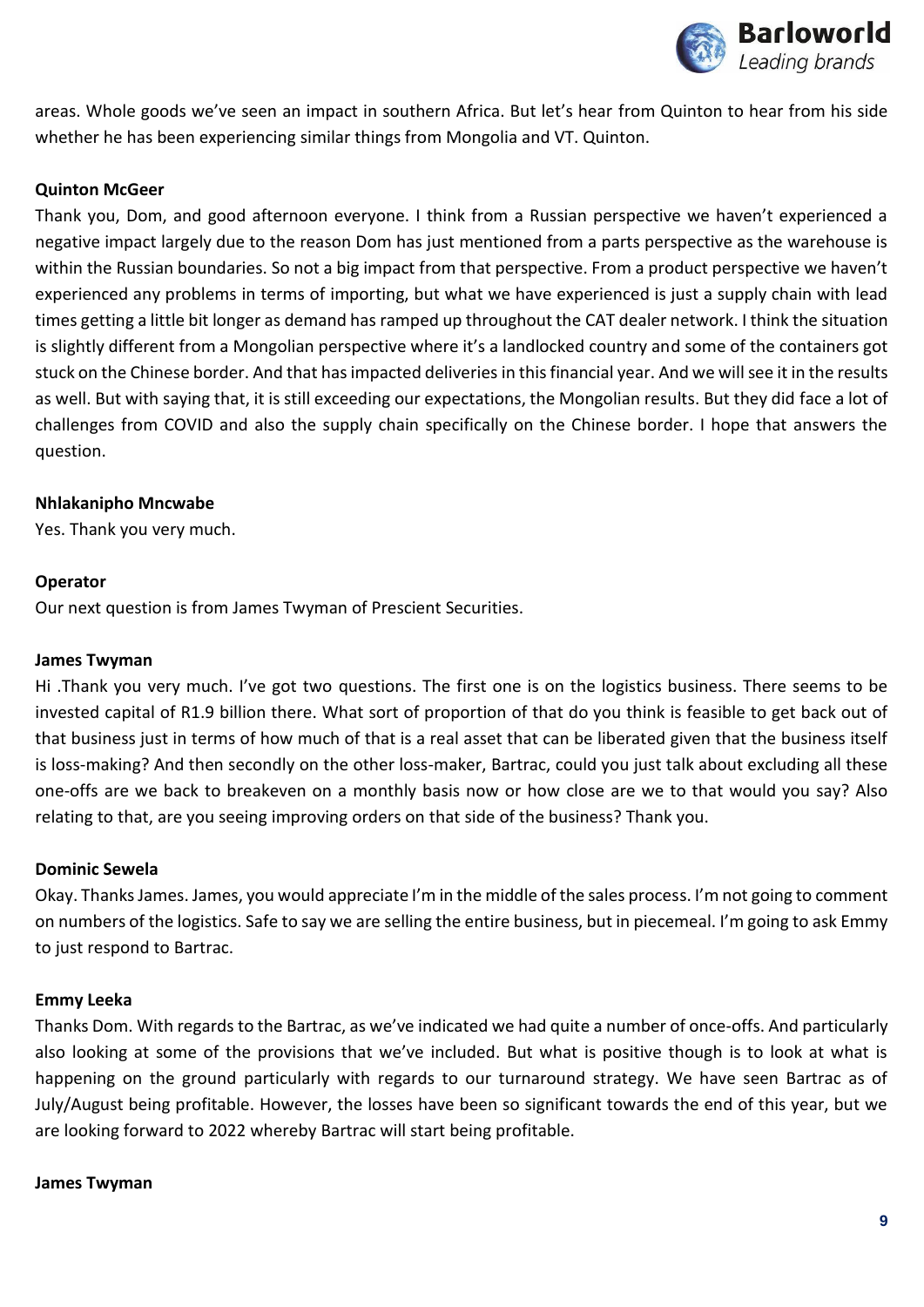

Great. Thanks very much.

#### **Operator**

Ladies and gentlemen, one final reminder, if anyone else would like to ask a question you are welcome to press \* and then 1 on your touchtone phone or on the keypad on your screen. If anyone would like to ask a question you're welcome to press \* and then 1. We have another question from Hayden Smith of Investec Bank. Hayden, we cannot hear you. Please make sure your line is not muted.

#### **Hayden Smith**

Sorry about that. My line was muted. I joined a little late, so apologies if the question has been asked. But I'd just like to get some input cost pressures that you are starting to see on the yellow metal side given what steel prices have done and so forth. And secondly, if you are seeing substantial pressures on that front do you feel that your various geographies are strong enough in terms of order books to fully pass that through? Thank you.

#### **Dominic Sewela**

Thanks. Quinton, you have pricing increases on a yearly basis with Caterpillar. Do you want to comment specifically on what Hayden was asking in terms of steel prices?

#### **Quinton McGeer**

Yes. Thanks Dom. I will answer it. Yes, we have definitely seen price increases. Caterpillar in fact has announced price increases now and they are also considering price increases in 2022. However, in saying that they have given us price protection in terms of our order book and there are various mechanisms which we will be using to make use of this price protection. So I don't see a big risk on the order book. So all other manufacturers are sitting in the same boat, which brings us back on a level footing. And then commodity prices, our product is going to miners, most of our product. So commodity prices remain strong and stable and the miners are capitalising on these prices as well. So yes, the price increases are coming through, but we do have some protection and we've also built in protection on our contracts. And then our customers are also benefitting from the higher commodity prices. So at this point in time we haven't experienced any undue pressures from a pricing perspective.

## **Dominic Sewela**

Thanks Hayden. I hope you're answered.

## **Hayden Smith**

Thanks gentlemen.

## **Operator**

Thank you. Ladies and gentlemen, one final reminder, if anyone else would like to ask a question you are welcome to press \* and then 1. It seems we have no further questions on the lines. I would like to hand back to Dominic for closing comments.

#### **Dominic Sewela**